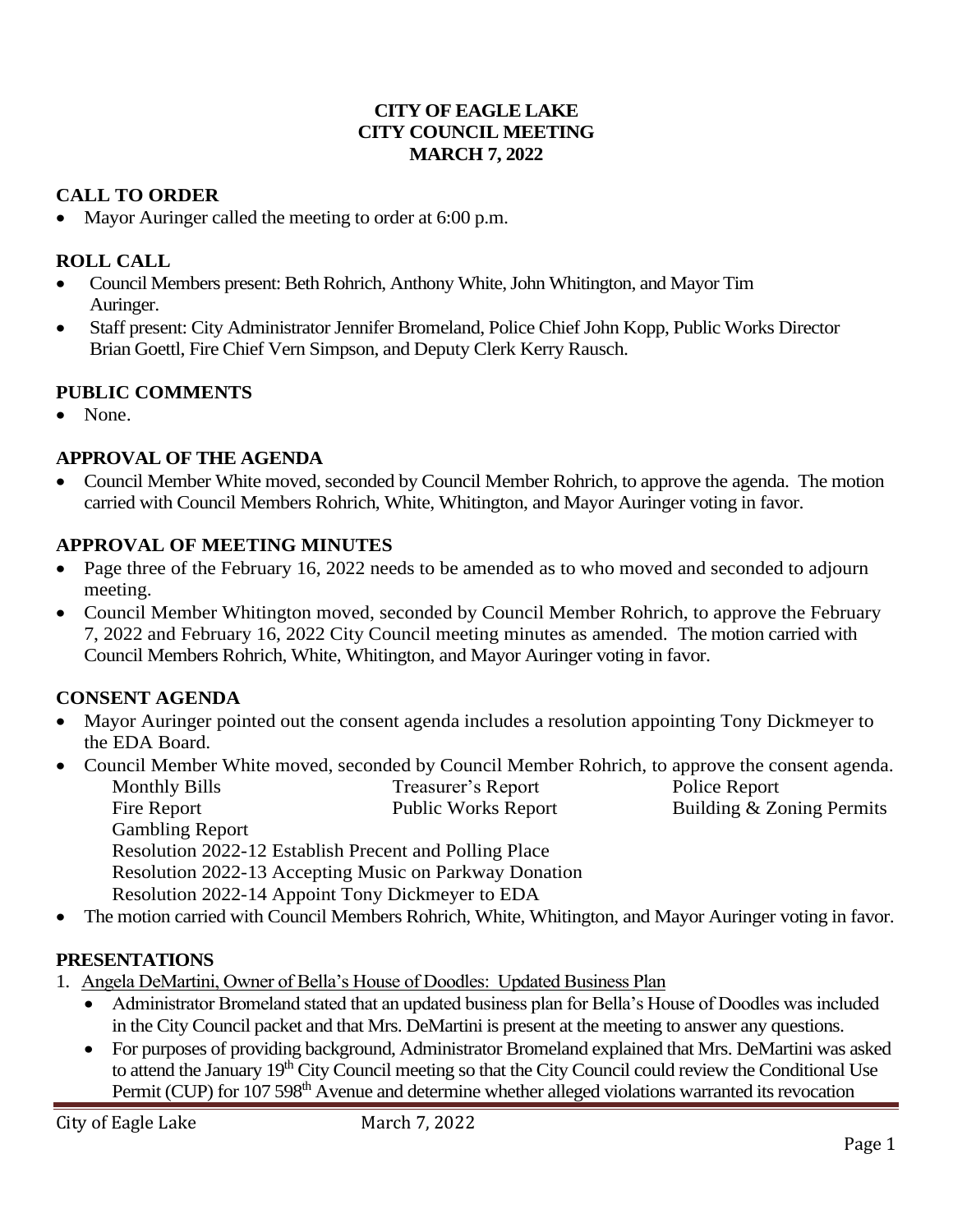and/or whether an extension of the expired agreement to temporarily operate the business out of the secondary building was appropriate to continue so long as certain conditions were met. One of the items required was an updated business plan to accurately reflect the use of each building as well as give a clearer picture of the overall scope of the business. The Council packet included copies of letters sent to Mrs. DeMartini on January  $5<sup>th</sup>$  and January  $26<sup>th</sup>$ .

- Administrator Bromeland stated that included in the updated business plan is a reference to add a loft or second floor in the tall building. The City's Building Inspector advises that plans are needed with a code analysis from an architect with changes that are being proposed. The analysis should address all buildings on the property. The need for a code analysis from an architect has been conveyed to Mrs. DeMartini. To date, a zoning application for a fence has been received. It was explained to the applicant that to place the fence directly on the property line, a notarized agreement from affected property owners is needed. The fence permit was subsequently rescinded. A site plan has been submitted for the parking lot showing 10 parking stalls including one handicapped accessible stall. The total number of parking stalls required will be dependent upon the use of the buildings and code requirements. An application for a dog run has been submitted. Lot coverage requirements will need to be reviewed. An application for the ancillary building that was placed without a building permit being secured first has also been received. It is not possible to process this application until it is determined if there are any requirements in state building code requiring a certain distance of separation between the building to the east. The City's building inspector will make this determination based on use of buildings and code requirements.
- Mr. Rick DeMartini stated the second floor of the tall building is for future planning potentially 2-3 years in the future and would be made of engineered steel. It's purpose would be for storage and a play area for dogs. As of today, the HVAC system is 98% complete, needing a gas line in the primary building, the air conditioning is not installed and the floors are being epoxied.
- Mayor Auringer explained that the use of the tall building has changed and the addition of a second floor may change the use again. The concern lies with the heating system being compliant with code for the current and possible future use. He also stated that the building official needs to review documentation which the DeMartini's need to provide him.
- Council discussion included the maximum number of dogs allowed on site at any given time. The City's attorney, Chris Kennedy, explained that puppies under a certain age are not counted in the maximum capacity of dogs. The DeMartini's clarified stating, including their own dogs, the maximum number of dogs on the premise will be capped at 45 and that they will not expand the business to allow for more than 45 dogs.
- The next steps the DeMartini's need to take are to meet with the City's building inspector and have all buildings reviewed with future uses considered, City staff need to receive said results of building review, schedule a public hearing at the April 4<sup>th</sup> City Council meeting, and hold a public hearing at the May 2nd City Council meeting to modify the CUP.
- Discussion included that once the certificate of occupancy is issued that it would be acceptable for the DeMartini's to start using the primary building's office and to house puppies, all other operations will need to wait.
- 2. Steve Mohr with MetroNet: Utility Easement for Cabinet
	- Steve Mohr with MetroNet stated that they are asking for an easement to install a fiber cabinet near the water tower. This cabinet is needed to feed service to Eagle Lake.
	- City Attorney, Chris Kennedy, stated the following concerns with the draft agreement: 1) the easement is freely assignable meaning that MetroNet and other future parties would be able to transfer their interest without notifying the City; 2) the right of way is perpetual; 3) there is no language that would allow the City to terminate the easement; and 4) ensuring the ballard posts are located within the easement and not outside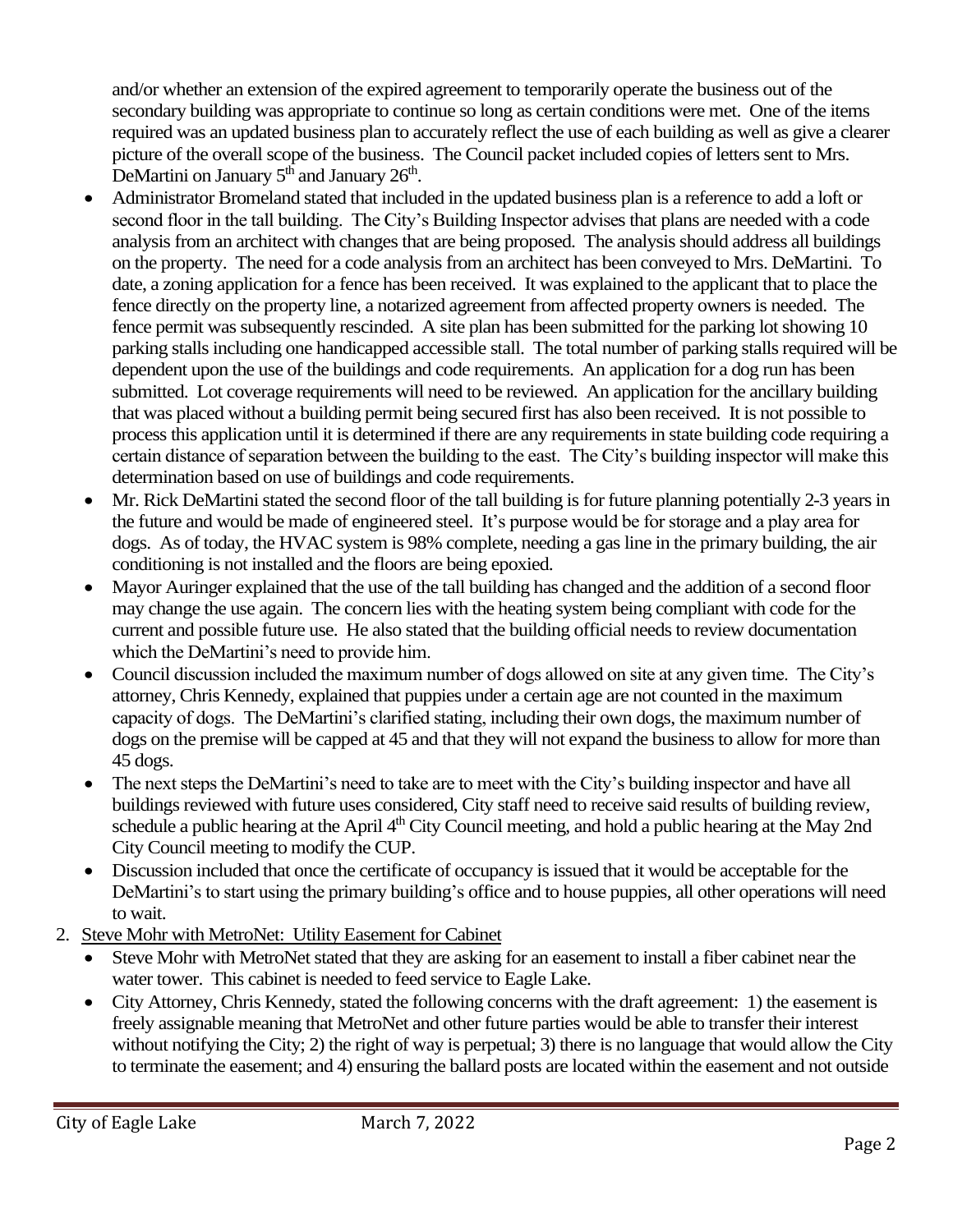of it. Included in the updated draft is language stating that if MetroNet stops using the site, the location would revert back to original state and revert back to the City.

- Mr. Mohr stated that the beige metal cabinet will be 5 feet tall, and that rock could be placed around it for easier maintenance, no fence would be installed. He also stated the hope is that ariel work can start the beginning of May and all work would be completed and service ready for customers use by the end of July. Residents interested in MetroNets service can sign up online now and will be added to their build out list.
- Council Member Whitington moved, seconded by Council Member Rohrich, to approve Resolution 2022- 15 authorizing the issuance of a utility easement and right-of-way to MetroNet. The motion carried with Council Members Rohrich, White, Whitington, and Mayor Auringer voting in favor.
- 3. Vern Simpson, Fire Chief: Proposal for Air Packs for Truck 4311
	- Chief Simpson explained that pumper truck 4311 has been listed for sale for \$40,000 with no interest shown to date. He stated the truck could be used as a blocker truck and a spare vehicle for mutual aid calls. There is room in the station to house the truck. In order to keep the truck NFPA compliant air packs for each seat need to be on the truck. South Central College's fire school is closing and they are selling air packs. Eagle Lake would be able to purchase six used self-contained breathing apparatus packs with 12 bottles for \$9,000.
	- Chief Simpson also stated that there will be approximately an additional \$5,000 worth of purchases, such as hoses and a ladder, needed to keep this vehicle in use, but those purchases could be budged for in the next year or two. He also stated that the planned purchase of a side-by-side this year will not take place.
	- This purchase was not a planned 2022 budged expenditure. To date, \$21,700 of the \$59,370 allocated funds for capital outlay for 2022 has been expended, leaving a balance of \$37,670.
	- Council Member Rohrich moved, seconded by Council Member White, authorizing the fire department to purchase 6 air packs and 12 bottles for \$9,000. The motion carried with Council Members Rohrich, White, Whitington, and Mayor Auringer voting in favor.

# **PUBLIC HEARING**

• None

# **OLD BUSINESS**

- 1. Spring Clean Up
	- Administrator Bromeland explained that at the February 7th meeting discussion took place regarding spring cleanup and Council directed staff to explore options available for a curbside cleanup through alternate haulers. Since that time, City staff has reached out to Waste Management and Hansen Sanitary. City staff was able to confirm that Waste Management would conduct a cleanup via a centralized drop off location, same as what LJP Waste Solutions is offering, but was unable to find out if curbside collection was even an option. Hansen Sanitary out of Kasota will not do a curbside collection for a spring cleanup.
	- LJP notified the City that curbside pickup will not be an option this year for the spring cleanup due to labor shortages and not having enough drivers to work an extra Saturday. LJP Waste Solutions is proposing a drop off site on Saturday, May 14<sup>th</sup> from 8:00 a.m. to Noon. In the past, the drop off site has been the parking lot at Lake Eagle Park for the fall cleanup.
	- Council consensus was to schedule the spring cleanup as a drop off collection event for Saturday, May 14, 2022.

# **NEW BUSINESS**

- 1. Communications System Right of Way and Easement
	- See Presentations.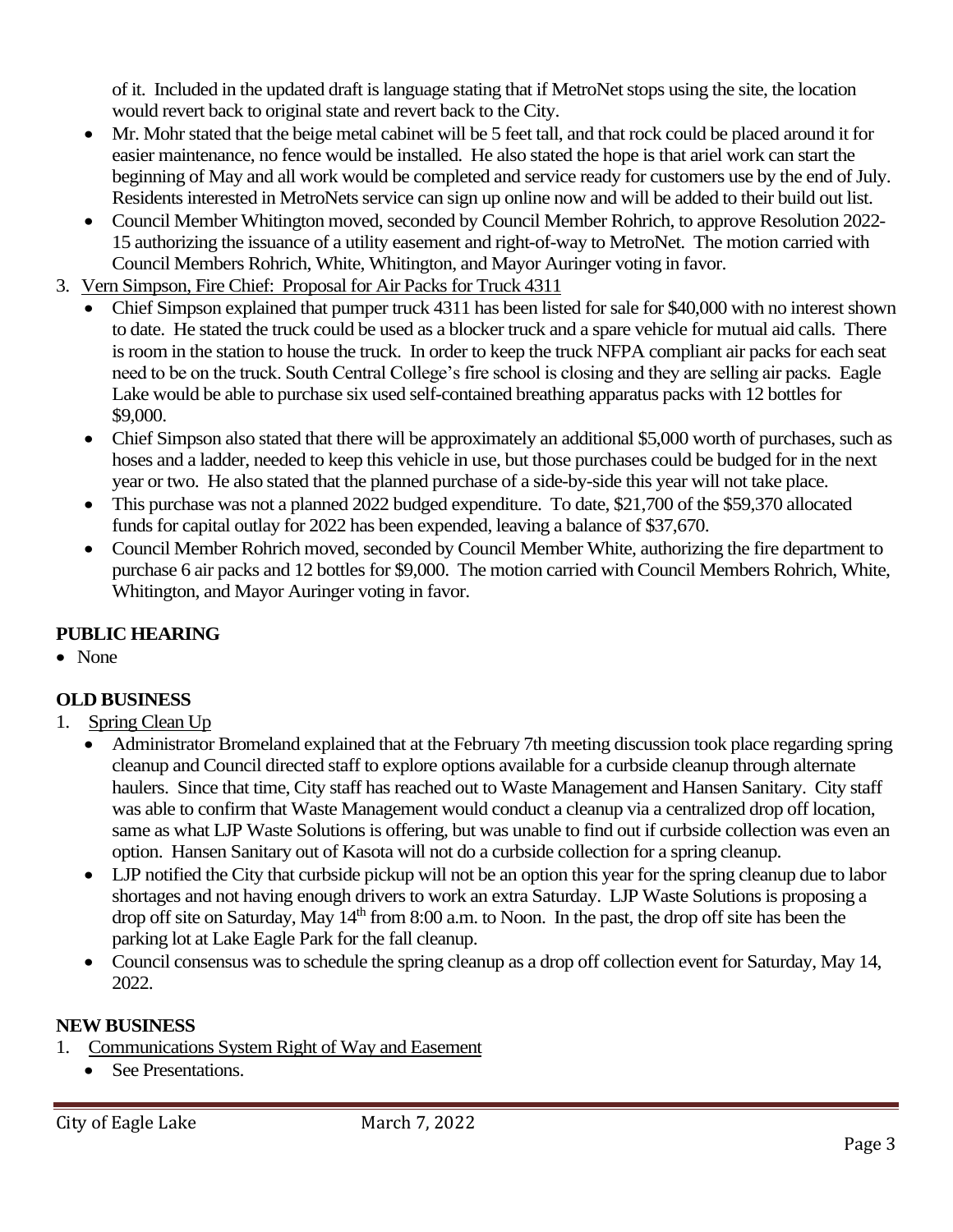- 2. Departmental Expenditure Request for Air Packs for Fire Truck 4311
	- See Presentations.
- 3. Resolution No. 2022-15: Resolution Calling for Public Hearing on Proposed Creation of Municipal Development District No. 3 and Tax Increment Financing District No. 3-2
	- Administrator Bromeland explained that as part of the Tax Increment Financing (TIF) process, the Planning Commission will be asked to consider a resolution at their March 21st meeting in which a finding will be made if the TIF District/Development District is consistent with the development goals of the City and plans for future growth. This is the only action required for the TIF process in March.
	- Administrator Bromeland provided background explaining that Troy Schrom with Schrom Construction is proposing a 104-unit multi-family housing project in Eagle Lake. The proposed project would include parcel R12.10.48.400.013 (38.7 acres of ag land located within Eagle Lake city limits). Included with the overall proposed housing development would be parcel R39.10.18.400.005 (40 acres of ag land located in LeRay Township). The part of the development for which TIF would be sought is currently located entirely within city limits. Phase 1 would include 56 units – (28) 3-bedroom units and (28) 2-bedroom units. Phase 2 would consist of 48 units – (24) 3-bedroom units and (24) 2-bedroom units. Shannon Sweeney, a professional tax increment financing (TIF) consultant with David Drown Associates, is assisting the City with the TIF process.
	- Administrator Bromeland stated that Mr. Sweeny is willing to come talk to the Council at a special meeting to explain TIF in more detail. His schedule would work best for a noon meeting.
	- Administrator Bromeland explained the TIF project would assume a tax capacity rate for a market rate project and the actual duration for a potential subsidy would likely be less than the full duration provided for in statute. The developer would be required to make units available to people of specific income levels if TIF were approved – 20% of units made available to families at 50% of the area median income or 40% of the units made available to families at 60% of the area median income. Mr. Schrom has indicated that the proposed development will not occur but-for the use of TIF. He is requesting a 13-year term for TIF assistance. Per MN Statute, up to a 26-year term could be approved. TIF is a method of stimulating economic development. It uses additional property taxes paid because of the new development to pay for the development. As the property increases because of the new development, the increases above the original tax capacity are captured. The taxes paid on the captured value are called increments. The result of a TIF project is an increased tax base that benefits all local taxing jurisdictions. Mr. Schrom currently has TIF agreements with the cities of Belle Plaine, Jordan, and Northfield. City staff has reached out to community and economic development staff with these cities to learn about the length and other business subsidy terms they have with Schrom Construction.
	- Before Council is a resolution calling for a public hearing to authorize a TIF development and tax increment financing.
	- Council discussion included if the rental cost would change for income qualified tenants, that TIF would not be used for the entire project, only the 104 units in phase 1 and phase 2.
	- Administrator Bromeland stated this project is complex and may warrant hiring an outside consultant to assist City staff with re-zoning and appropriate classification based on proposed use in different areas within the development. The developer needs to complete the wetland delineation process and will be required to complete any required environmental review such as an EAW.
	- Council Member Rohrich moved, seconded by Council Member Whitington, adopt Resolution 2022-15 Creating a Tax Increment Financing District Number 3-2 and the adoption of the Tax Increment Financing Plan. The motion carried with Council Members Rohrich, White, Whitington, and Mayor Auringer voting in favor.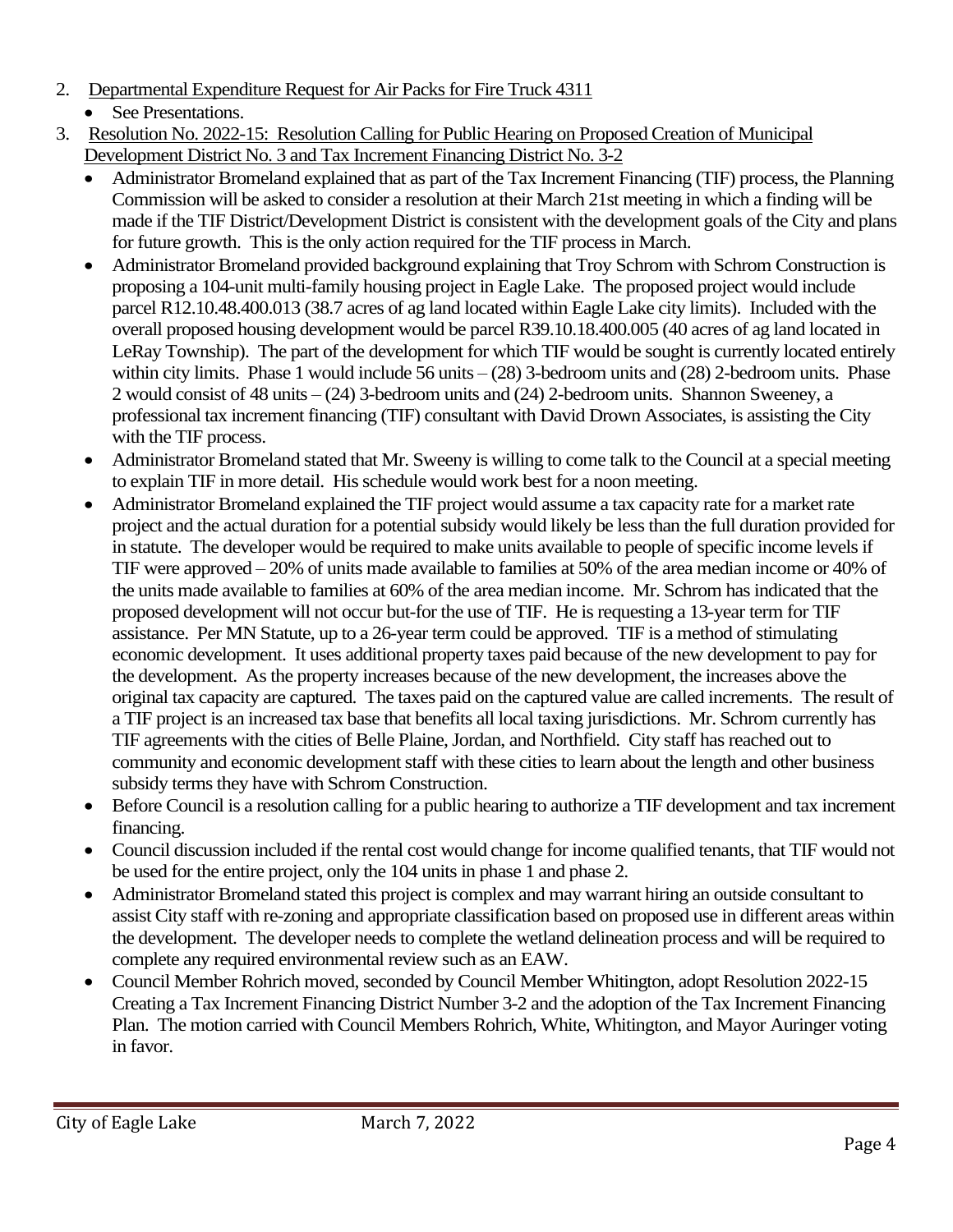# 4. Motorsports Park Project

- Administrator Bromeland explained that a Supplemental Environmental Assessment Worksheet (EAW) has been received from Bradford Development for the Mankato Motorsports Park Project. City staff is currently in the process of seeking proposals from consultant to complete a Third-Party Review. Staff expressed that the developer has not offered to pay for the supplemental EAW, whereas the developer paid for the initial 3rd party review on the original EAW.
- Administrator Bromeland provided background history of this project stating that Bradford Development previously prepared a mandatory EAW for the proposed Mankato Motorsports Park Project located within the City of Eagle Lake. The purpose of the EAW was to identify any potential environmental impacts resulting from the project and determine if an environmental impact statement (EIS) was warranted. A third-party review was completed by Houston Engineering and paid for by Bradford Development at a cost of \$14,000. Following the City's determination that an EIS was not warranted, an appeal was filed by a group called CAMP "Citizens Against Motorsports Park, Michael Guentzel and Erin Guentzel". The matter was heard in the State of Minnesota Court of Appeals with the Court of Appeals reversing and remanding a new EIS determination on two issues – impacts to wildlife and climate change.
- Administrator Bromeland explained that the supplemental EAW focuses on the two narrow issues requiring further environmental review. This is not an opportunity to go back and revisit all the other items included in the original EAW. Upon City Council's authorization to contract with a party to conduct the third-party review and the review is completed, the document will be presented to the City Council as the RGU to review and determine if the supplemental EAW is complete for distribution or if more information is needed. Once determined complete, the supplemental EAW will be submitted to the EQB and the process for notification and publication is started. This includes a review by the agencies listed in Minnesota Rules 4410.1500 as well as a public comment period.
- Mike Guentzel, 22083 604<sup>th</sup> Avenue, asked Council to consider not using the same third-party review if the only reason to do so isthat their bid comes in as the low bid. The City's attorney, Chris Kennedy, explained that per Minnesota statute the city must except the lowest responsible bid.
- As bids are received Council can assess if a special meeting will be needed to accept a bid.
- Council Member White moved, seconded by Council Member Rohrich, authorizing staff to receive estimates from third-party reviewers and to contact the developer to determine who will pay for the review. The motion carried with Council Members Rohrich, White, Whitington, and Mayor Auringer voting in favor.
- Administrator Bromeland stated that she will email Mike Guentzel a copy of the EAW.
- Mayor Auringer stated that there will be a public hearing in the future in which public comments will be heard and that the court says that only the two items needing to be reviewed in the EAW are the noise impact to wildlife and climate change, not the entire document. When asked by Mr. Guenzel why the City just doesn't do an EIS, Mayor Auringer stated that EIS's are not typically done, unless determined necessary.
- 5. Mosquito Control Agreement with Clarke Environmental Mosquito Management
	- Administrator Bromeland stated that in the Council packet is a proposal from an Environmental Mosquito Management (EMM) Program. There are two options. One option consists of 9 bi-weekly treatments at \$685 per treatment, and the other option consists of 15 weekly treatments at \$619.50 per treatment. In 2021, the City contracted for 9 bi-weekly treatments and 1 mile of extra spray for parks and trails at a cost of \$379.800 per treatment. The cost for the EMM program is budgeted and paid for out of budget line item, parks-professional services and funds have been allocated for this purpose.
	- Council discussion included that treatment dates may be changed if weather conditions dictate doing so. The number of treatments have never been reduced, but could possibly be added at Council's request. The company will work around community events and they do spray at both Lake Eagle Park and Fraze Park.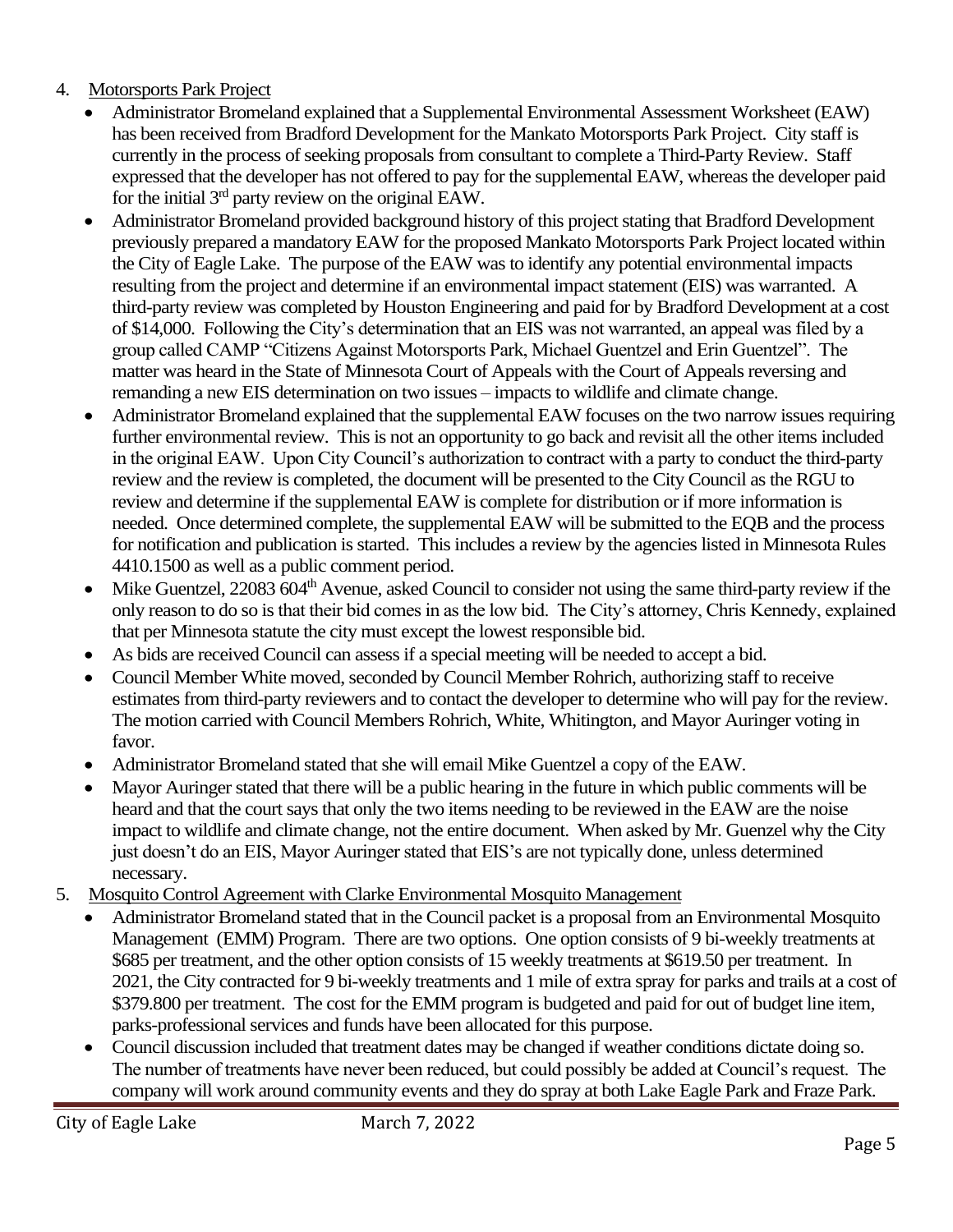- Nicole Davros, 101 Valley Lane, addressed Council stating there are better options that are more target specific. She suggested the City explore other options including a little fogging and add a larvicide as well. She stated that she understands this may not be possible to incorporate other treatment options for 2022, but could possibly incorporate in 2023.
- Council Member White moved, seconded by Council Member Whitington, to authorize 9 bi-weekly mosquito control treatments. The motion carried with Council Members Rohrich, White, Whitington, and Mayor Auringer voting in favor.

# **OTHER**

- 1. Open Book Meeting Notice
	- The Open Book meeting for Eagle Lake will be held at the Blue Earth County Property and Environmental Resource Offices at 9:00 a.m., Monday through Friday, April 18-22, 2022. The purpose of this meeting is to determine whether property in the jurisdiction has been property valued and classified by the assessor.
- 2. Summary of Performance Evaluation as Required by MN Statutes 13D.05, Subd. 3
	- Administrator Bromeland explained that a closed session was held at the February 7, 2022 City Council meeting for the purpose of completing the annual performance evaluation of the city administrator. The meeting was closed as permitted by statute. Given the city administrator position is under the direction of the City Council, the evaluation was held at a public meeting. At its next open meeting, the public body shall summarize its conclusion regarding the evaluation.
	- There were 5 rating factors and 19 elements used. The City Administrator, Jennifer Bromeland, received a rating of "meeting standards or exceeding standards" for all the rating factors and elements. Comments included "the need to provide ongoing leadership to senior staff by setting clear expectations to achieve departmental goals, continue displaying a positive attitude and outlook, continue building confidence in decision making, continue displaying a willingness to take on new projects and work, and overall pleased with performance in a variety of areas.
- 3. Blue Earth County Fair Sponsor Request Letter
	- Administrator Bromeland explained that a request has been received asking for Blue Earth County Fair sponsorships. This is a non-budgeted request.
	- Council discussion included that this is not something they are uncertain is an allowable public expenditure.

# **CITY ADMINISTRATOR REPORT**

- 1. Update on Microphone Order and Installation
	- Video Services emailed stating they are waiting on one more piece of equipment, the expander, to be able to install the microphones. The manufacturer estimates 14 weeks on the order. In the short term, everyone using the old microphones needs to remember to speak directly into the microphone.
- 2. Music on Parkway, Series #2 Status of Funding and Planning
	- A request for funding was submitted to the American Legion Post 617 Gambling Fund. A donation in the amount of \$5,000 was received. In total, there is a budget of \$10,000 to work with for the Music on Parkway series this summer. The planning committee will meet next week to continue planning work. Once the schedule has been determined, it will be communicated to the public.
- 3. Highway 14/CR56 Construction Update
	- Ann Wolfe with MnDot was planning to attend this evening's meeting to present staging maps but has informed staff that they are a couple months behind and will instead attend an upcoming meeting.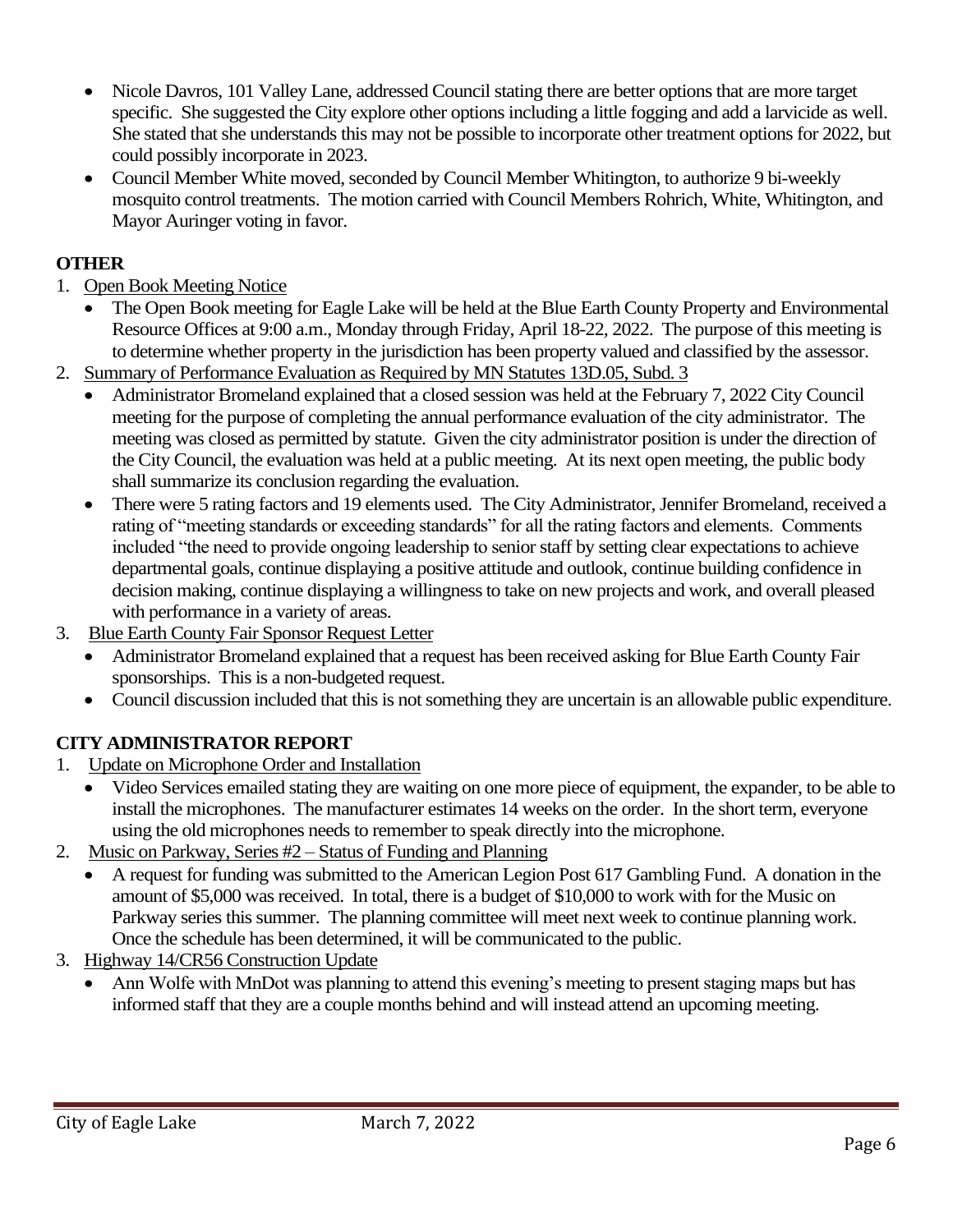- 4. Recap of Recent CGMC Legislative Action Day and Recent Communication with Legislators about Water Improvements Needed in Eagle Lake
	- A Zoom call was held with local legislators to discuss Eagle Lake's water treatment needs. Both legislators expressed their support for Eagle Lake's project and asked for updated numbers on planning and design so that legislation could be drafted and considered during the bonding session.
	- Top legislative policies for 2022, which are important to Eagle Lake, include changes to the Local Government Aid (LGA) formula which could increase Eagle Lake's aid, EDA programs, childcare, housing and environmental.
- 5. Utility Extension Project for 800 and 804 Parkway Avenue
	- A meeting was recently held with the property owners of 800 and 804 Parkway Avenue to discuss the utility easement needed to be able to extend sewer and water. Letters were sent to the two properties to the west of 800 Parkway Avenue notifying of the possibility of extending utilities contingent upon annexation. One of the property owners has responded and requested a meeting to learn more about what is involved with extending utilities and possible annexation. The property owner is not committing to anything, and this will just be an informational meeting to make them aware of options related to connecting to City utilities.
- 6. Status of Agency Street Lighting
	- Per an update from Xcel Energy, a new light was installed on the north end of the project but the mast arms for the other 9 lights on the existing poles are on back order until mid-June.
- 7. Upcoming Free EAB Outdoor Field Workshop
	- A free outdoor Emerald Ash Bore (EAB) field workshop will be held in St. Clair. The public works department will be sending two employees to attend this workshop and the City Administrator is planning to attend as well. Minnesota Department of Agriculture staff will be leading free EAB field workshops at several locations around the state with the closet being St. Clair. These hour-long outdoor workshops will provide an opportunity to get a firsthand look at EAB-infested trees and will assist in becoming familiar with early detection. Workshops are provided free of charge through support from the US Forest Service and the Environment and Natural Resources Trust Fund.
- 8. Planning and Zoning Related Work
	- An overview of current planning and zoning work items was reviewed as it may be more efficient to consider contracting with a consultant for assistance as it relates to specific work items in unique situations where significant staff time and expertise is required for more complex planning and zoning issues.
- 9. MAPO Pedestrian Connectivity Study
	- Mayor Auringer asked about the status of the MAPO Pedestrian Study. This is anticipated to be completed this summer. There is nothing the City needs to do at this time.
- 10. Strategic Plan-SMIF Grant
	- A public engagement component will be included.

# **COUNCIL REPORTS**

- 1. Mayor Auringer stated with the increase of inflation he would ask that staff look for ways to control costs and attempt to reduce fuel costs. If there are items that need to be purchased, to consider purchasing early as prices may increase.
- 2. Mayor Auringer stated the employee cost of living adjustments will need to be looked at and determine how to handle and what is an appropriate level of an increase.